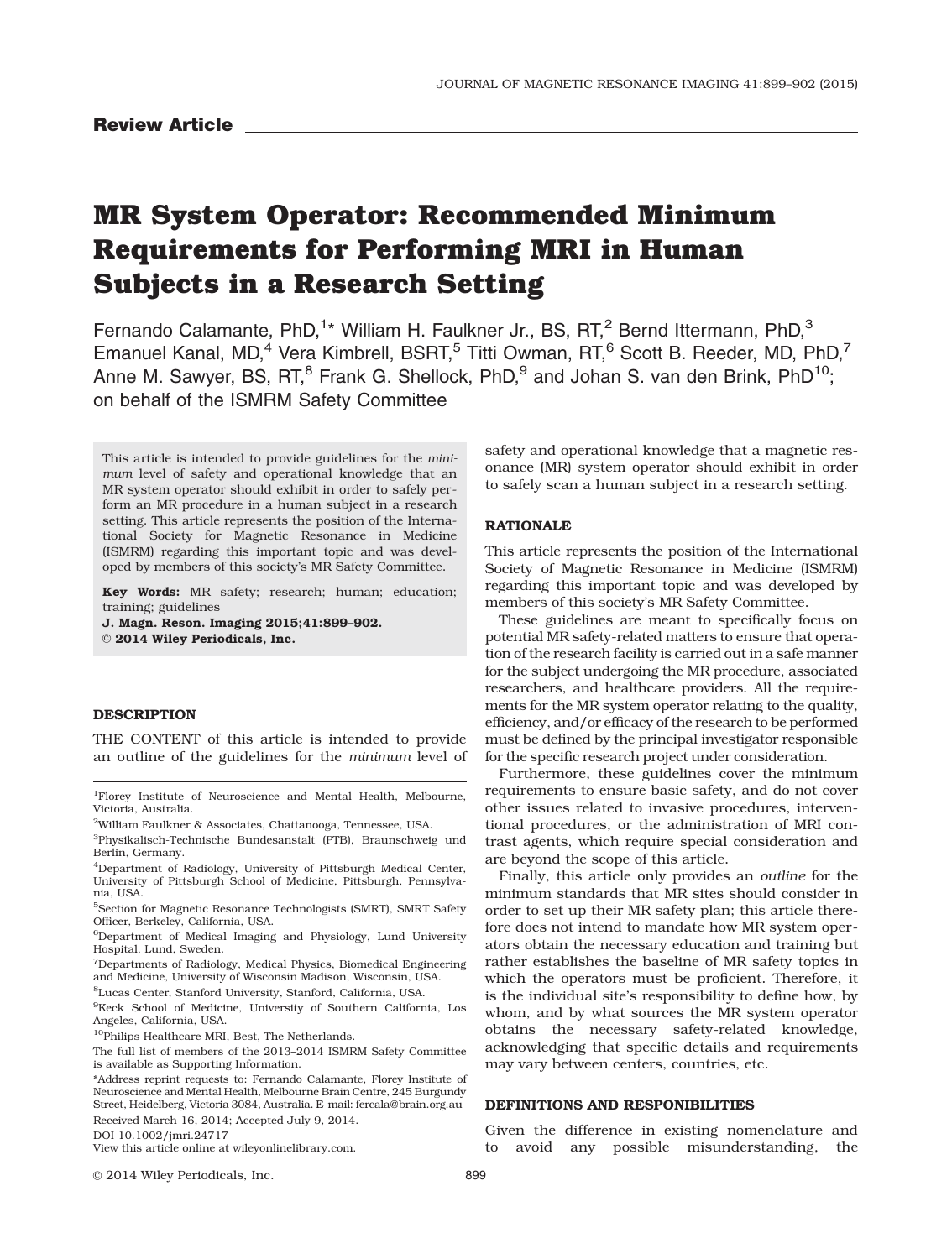following definitions are applicable throughout this article:

- Principal investigator (PI): the person who is scientifically responsible for the research being conducted. In reality, several people may share this responsibility.
- MR Medical Director/MR Research Director/Safety Officer (MRMD/MRRD/SO): the person who is responsible for the safe operations of the MR facility in which the study is conducted.
- MR system operator: the individual operating an MR system to perform an investigation on a human subject as part of a research project.
- Subject: the human subject voluntarily undergoing an MR procedure. Subjects may be colleagues or externally recruited. Further, the subjects may be healthy or have a health condition. However, insofar as the objective of the MR procedure is not being performed to establish a medical diagnosis the subject is not a patient.

While operating within the MR facility, the PI and the MR system operator are responsible for all aspects of the MR examination including but not limited to maintaining the overall safety of subjects, staff, and equipment within the MRI environment. However, regardless of the nature of the MRI investigation (ie, whether it is a clinical facility, research site, or an industrial operation), an MR Research Director or Medical Director (as determined by local regulatory requirements) is required (as is advised by the American College of Radiology for all clinical MRI facilities (1)), who will be the one ultimately responsible for ensuring that the safety provisions of the MR facility meets the recommended guidelines/standards. In addition, the MRMD/MRRD/SO is responsible, among others, for ensuring the existence of site policies relating to complaint reporting, unexpected radiological findings, human subject privacy requirements (data protection), and the traceability of subjects.

It is highly recommended that human MR scanning not be performed by the operator alone, but rather that another individual (ideally, another MRI safety trained and responsible individual) be present and available during the time that the subject is in the scanner bore; this person will act as support personnel in the event of an emergency, including the case when this affects the MR system operator.

## MINIMAL REQUIREMENTS FOR MR SYSTEM OPERATORS

When developing a program for the education and training that constitutes the minimal requirements for MR system operators, the following topics should be considered:

#### Qualifications and Training

The program must define the minimum qualifications for training and education of the MR system operator. This must include being familiar with the specifics of the safety section in the Instructions for Use of the

MR system, as well as the site-specific policies on MR safe practices policies and guidelines.

## MR Operating Mode

The MR system operator must be able to determine the International Electrotechnical Commission / Food and Drug Administration (IEC/FDA) Operating Mode for the MR sequence protocol to be used (2):

- Normal Operating Mode: mode of operation of the MR equipment in which none of the outputs have a value that would be anticipated to cause physiological stress to subjects.
- $\bullet$  First Level Controlled Operating Mode: mode of operation of the MR equipment in which one or more outputs reach a value that may cause physiological stress to subjects, which needs to be controlled by medical supervision. Note: the MRMD/MRRD/SO can waive the required medical supervision requirement if only healthy adults are scanned.
- Second Level Controlled Operating Mode: mode of operation of the MR equipment in which one or more outputs reach a value that can produce significant risk for subjects, for which explicit ethical approval is required according to local requirements.

#### "Higher-Risk" Subjects

The MR system operator should identify a possible "higher-risk" category for subjects to be studied, given their potential for increased MR safety concerns. For example, pediatric patients, patients with mental deficiencies or communication difficulties, various disease processes, language barriers, etc., for which a more specialized training and expertise might be required. It is highly recommended that an MR technologist/radiographer, who is trained and certified according to national/ state/regional regulations to perform MR examinations, be utilized to perform the duties of "MR system Operator" for such higher-risk category subjects.

#### Safety Topics

To ensure the minimal requirements for MR safety, the training/education program for MR system operators should include the following safety-related topics:

#### MR System Considerations

A number of issues related to the MR system must be carefully considered, including those related to the static magnetic field, magnet quench, radiofrequency issues, MR safety zones, and equipment preparation:

- i. Static magnetic field considerations: the presence of the static magnetic field has a number of associated safety related issues, including:
	- $\bullet$  Magnetic field spatial gradient (or static field gradient): interpretation of manufacturer's data.
	- Translational forces/projectile effects.
	- Torque/rotational forces.
	- Lenz's forces.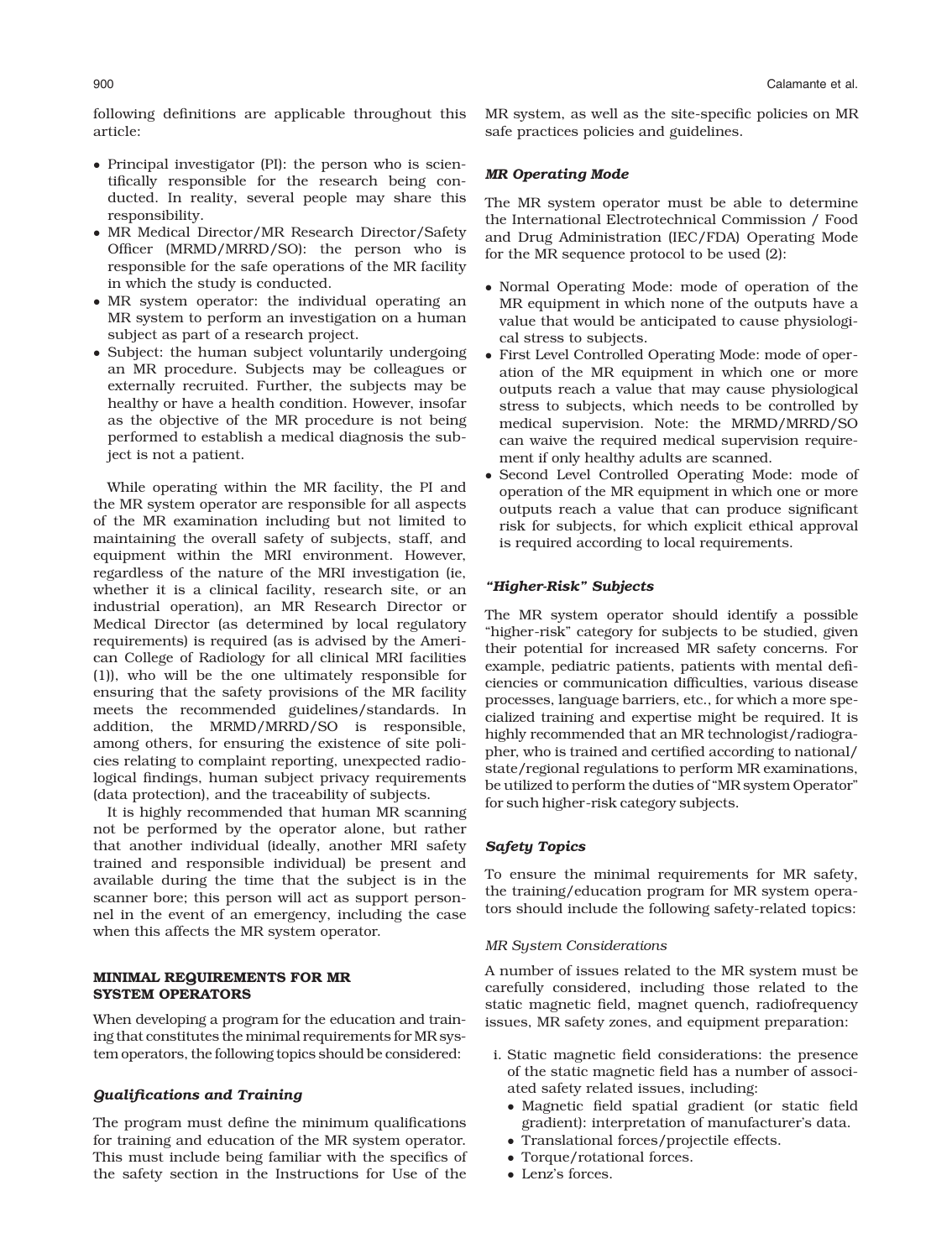#### MR System Operator in a Research Setting 901 and the state of the state of the state of the state of the state of the state of the state of the state of the state of the state of the state of the state of the state of the

- Magnetohydrodynamic effect considerations (for higher field studies).
- Flow potentials (if ECG triggering/gating is required).
- ii. Quench and cryogen safety considerations.
- iii. Radiofrequency (RF) issues, predominantly as they relate to the potential for thermal injury and the prevention of excessive heating.
- iv. MR safety zones, as described by the American College of Radiology (1), controlling access to the MRI environment, including site access restriction for research team and/or other ancillary personnel.
- v. Equipment preparation:
	- Coils and cables in good condition, straight cords.
	- Verifying conditions satisfied for any/all MR conditional equipment or devices in use.
	- Nonstandard components (investigational devices, non-CE-marked devices, etc.) identified by their labels; conditions and restrictions for using such devices understood and obeyed.

#### Consideration for the Subject and Ancillary Personnel

A number of issues related to the subject undergoing an MR procedure and any ancillary personnel must be carefully considered, including those related to providing adequate information and instructions, screening, subject preparation, monitoring, and incidental imaging findings:

# i. Information and instruction:

- Explaining the examination.
- Ensuring compliance with local Institutional Review Board/Ethics board requirements for written/documented informed consent.
- Possible side effects or sensations, including: acoustic noise, dizziness, nausea, metallic taste, anxiety, claustrophobia, possible temperature elevations, focal or diffuse.
- Pregnancy, obesity, other special conditions or considerations.
- ii. Written documentation of screening of scan subject, as well as screening of research team and/or other ancillary personnel entering safety zones 3 or 4:
	- Exclusion criteria and contraindication policy.
	- Prior surgery (anything ferromagnetic and/or electrically conductive implanted or left temporarily in body).
	- Trauma history (possible ferromagnetic embedded foreign objects).
	- Tattoos, piercings, body art.
	- Any external objects that may be ferromagnetic and/or have electrically conductive properties.
	- Conditions that may compromise the thermoregulatory system.
- iii. Subject preparation: the following factors should be considered with regard to the preparation of the subject for the MR procedure:
	- Proper attire (ie, gown).
	- Hearing protection.
	- Proper positioning and padding.
	- Explain alarm features and operation (eg, squeeze ball).
- Prevention of excessive heating and burns: avoiding skin-to-skin or skin-to-bore contact, avoiding large-diameter electrically conductive loops especially if involving or contiguous with subject tissue, etc.
- iv. Subject monitoring should include two-way verbal communication, and visual supervision (direct and/or electronic).
- v. Study Monitoring: a number of factors should be taken into account when monitoring the MR procedure, including:
	- Specific absorption rate (SAR) limitations.
	- B0 restrictions.
	- dB/dt limitations.
	- Acoustic noise limitations.
	- Understanding the MR safety consequences of modifications of each operator controllable parameter (eg, thermal issues related to MR hardware and pulse sequence design; peripheral nerve stimulation issues related to dB/dt, etc.).
- vi. Incidental and/or unanticipated imaging findings:
	- Prospectively defined presence or absence of clinical interpretation review of obtained imaging or study data.
	- Protocols for communication between radiologist, scan subject and their physician, if/as applicable.
	- Consent forms and documentation of unanticipated study findings.

#### Emergency Situations

A number of issues related to emergency situations must be carefully considered, including those related to medical emergencies, anticipatable adverse events, magnet quench, non-MRI related emergencies, and local response procedures:

- i. Medical emergencies: there should be prospectively defined responses to anticipatable medical emergencies, including but not limited to: myocardial infarction/angina, seizure, panic attack, thermal injuries/burns, reactions to administered drugs.
- ii. Prospectively defined response to anticipatable adverse events (eg, neurological stimulation or neuromuscular excitation from the research MR study sequence(s), projectile event, etc.).
- iii. Quench:
	- Predefined conditions that do or do not require an intentional quench.
	- Prospectively defined quench responses.
- iv. Non-MRI related emergencies:
	- Fire alarm.
		- Building evacuation.
	- Security-related emergency.
- v. Familiarity with local response procedures so that adequate required support can be ensured in a timely manner.

## Room Setup and Infection Control

Consistent with site specific policies, the following issues should be considered: